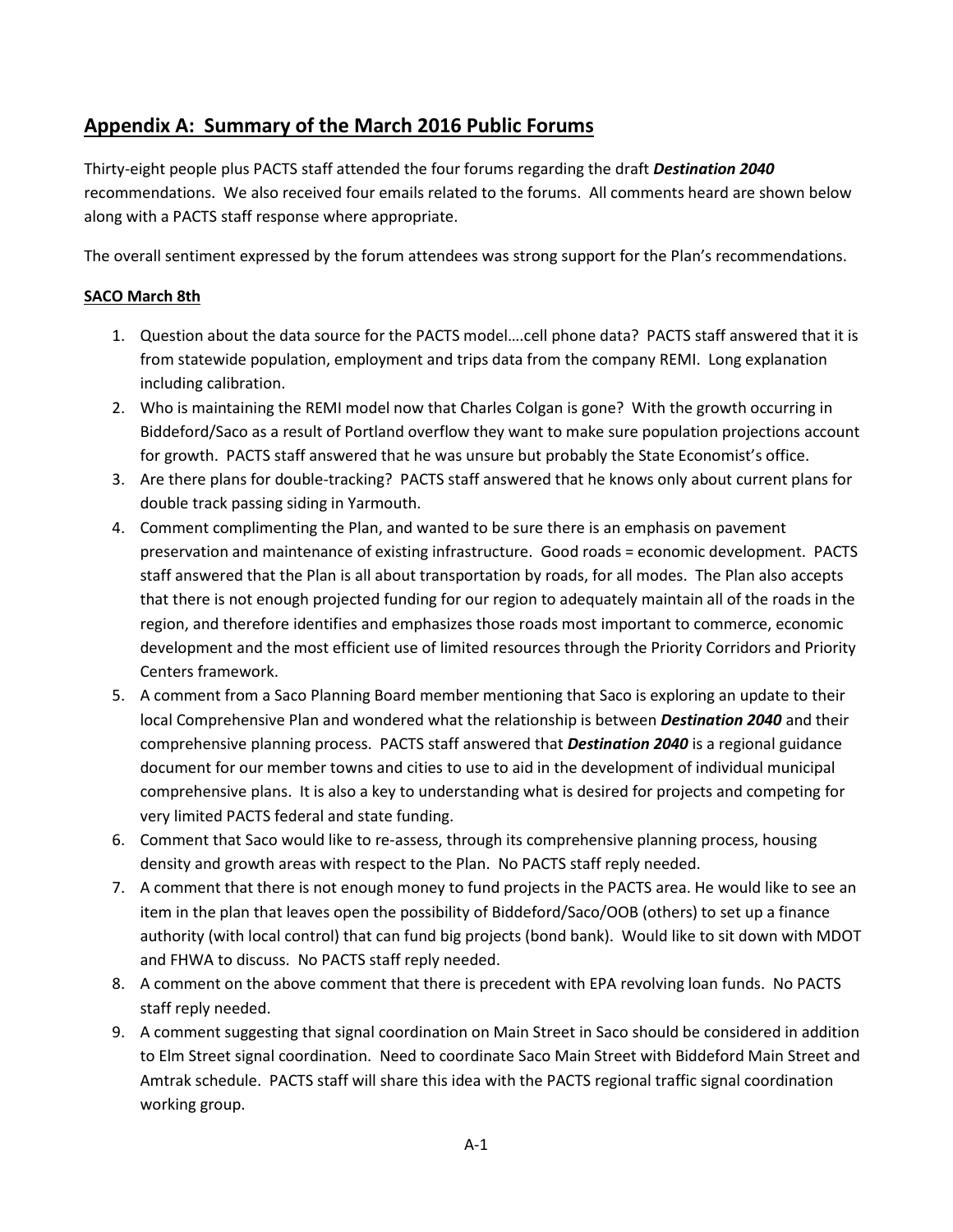- 10. Suggestion to explore joint proposal for Main Street Saco through South St Biddeford for signal coordination. PACTS staff will also share this idea with the PACTS regional traffic signal coordination working group.
- 11. Question about why the rail road crossing barriers are left down even when train has passed the crossing. Affects congestion unnecessarily. PACTS staff suggested that Saco and/or those responsible for the crossing gate actuation coordinate with the signals group and vice versa.
- 12. Comment about weight limits forcing trucks onto Main Street in Saco instead of bypassing the downtown. No PACTS staff reply needed.

## **WESTBROOK March 10th**

- 1. Question about the process to implement the Plan. PACTS staff explained that many of the recommendations are long-term in nature, however a Plan Implementation Committee has already taken up some of this question and will be reconvening after Plan adoption.
- 2. Lot of discussion and excitement around the Smartphone transit tracker application for Smartphones. PACTS staff shared in the enthusiasm about this.

## **YARMOUTH March 15th**

- 1. Regarding the new bus service between Freeport and Portland Will the service be sustainable –at risk because of short-term funding? Suggest a grassroots promotion and marketing effort. No PACTS staff reply needed.
- 2. Excitement around the transit AVL "where is the bus" Smartphone app coming out soon. PACTS staff shared in the enthusiasm about this.
- 3. Suggestion to coordinate new bus service trips and schedule with that of the Downeaster train. PACTS staff advised that this is being done.
- 4. Suggestion that more bridges include sidewalks/paths/multi-use trails. Cantilevered if necessary. No PACTS staff reply needed.
- 5. Suggestion to build a multi-use trail along the old St Lawrence & Atlantic rail right-of-way between Freeport and Yarmouth. No PACTS staff reply needed.
- 6. Suggestion for a multi-use trail along I-295 rather than on the St Lawrence & Atlantic rail right-of-way. No PACTS staff reply needed.
- 7. Discussion of a need to alleviate peak hour congestion on North Road in Yarmouth as it approaches Route 1. No PACTS staff reply needed.
- 8. Mention of the need to build a pedestrian bridge over I-295 in Freeport from the school campus(s). No PACTS staff reply needed.
- 9. Suggestion to make a formal trail connection from Portland Street in Yarmouth to the Park & Ride through the MaineDOT maintenance lot in Yarmouth. No PACTS staff reply needed.
- 10. Comment about really liking the land use emphasis in the Plan. No PACTS staff reply needed.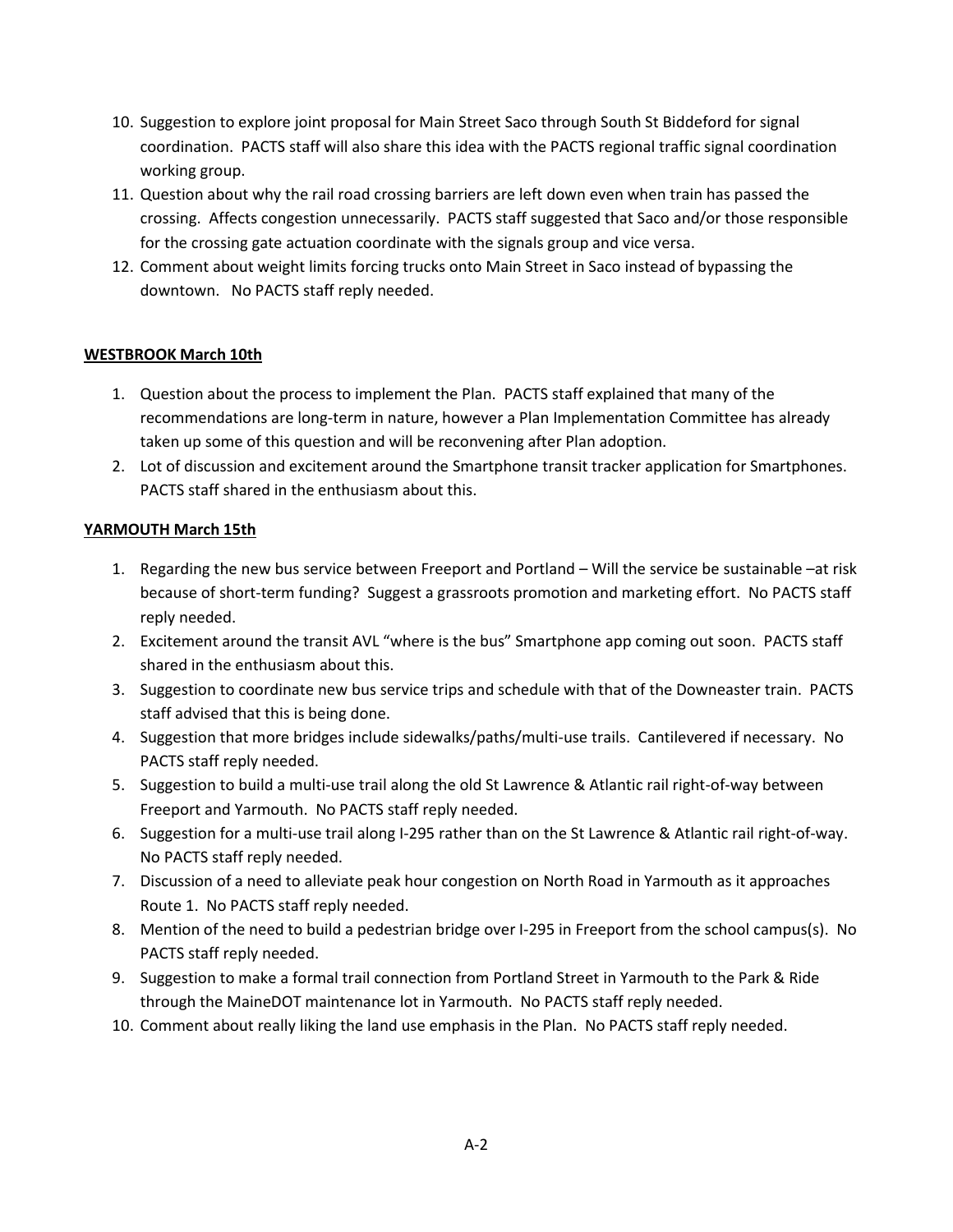#### **PORTLAND March 22nd**

- 1. Suggestion that the Priority Corridors and Centers map should include a center in the Northgate area. Portland and PACTS staff both responded – a center will be added.
- 2. Suggestion that private sector or government create financial incentives for people to drive less and/or own fewer cars. Example was to increase the cost of parking. No PACTS staff reply needed.
- 3. Desire for more seamless regional transit services need to consolidate 7 transit systems into 1. PACTS staff described the work underway on this subject.
- 4. Desire for more neighborhood byways for pedestrians and bicyclists. Identifying and making small connections. Portland staff responded regarding Portland's plan and the PACTS-funded byway project.
- 5. Suggestion for more park 'n ride lot capacity for people wishing to ride the bus to their destinations. PACTS staff noted that *Destination 2040* includes a strategy to achieve this.
- 6. Idea to add a trail/bikepath along the rail corridor from Portland north along the coast. PACTS staff noted that the same idea was offered at the Yarmouth forum.
- 7. Comment that travel speeds drop a lot on Route 302 when travelers enter Portland from the west. The comment included the statement that it's okay given that Forest Avenue runs through a dense urban area. No PACTS staff reply needed.
- 8. Suggestion that more be done to manage stormwater by a variety of means related to road construction. PACTS staff noted that *Destination 2040* includes a strategy to achieve this.

#### **Via Email**

## *From: Cheryl Juniewicz Sent: Tuesday, March 22, 2016 9:30 PM To: Carl Eppich <ceppich@gpcog.org> Subject: 2040 public presentation tues eve*

*Hi Carl, Great to see all the progressive thinking going into the future of this region. Your presentation was very interesting, too bad the pictures weren't larger it was a little difficult to see. IE Washington Ave corridor areas of focus for redevelopment, please take a look at including the East Deering area at Washington and Veranda as well as the Northport area. Thanks, Cheri Juniewicz* 

#### *From Kara Wooldrik, Executive Director from Portland Trails*

#### Hi Carl,

I see comments are to come to you about the draft long range plan. I had planned to attend the public meeting last night but was struck down with a killer headache. Sorry to miss the fun.

So, I've tried to review the plan online but honestly haven't been able to get through it in as much detail as I'd like. Here's what we have:

We like the big picture. We like that all modes are recognized throughout the plan and that land use and economic development are considered in ways that respect the importance of healthy ecosystems. And, I'm glad to see so much focus on transit.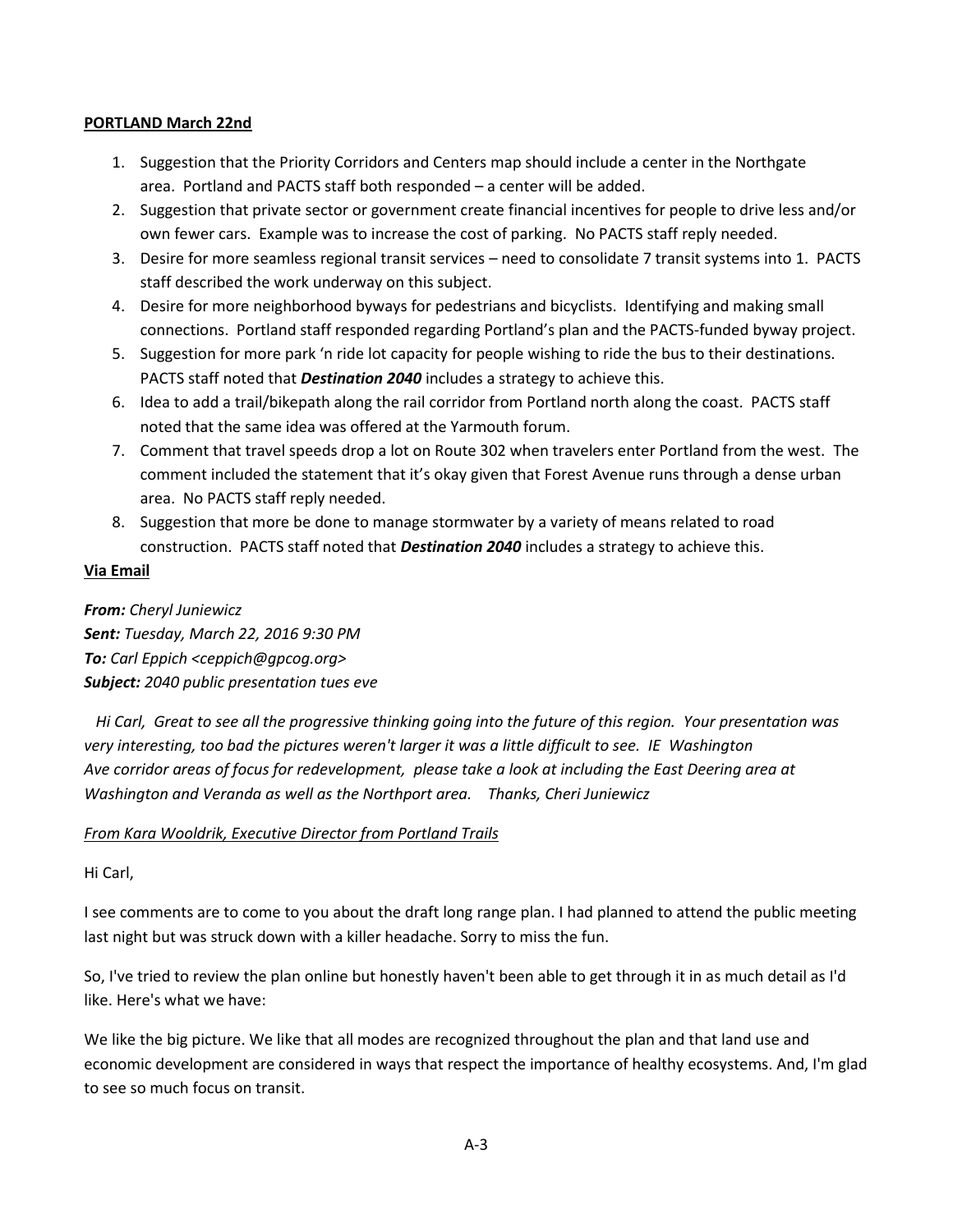Strategy 2.5 The wording is clearly not exclusive but it could include trail networks that actually serve the desired purpose better than linear regional trails.

Nice focus on Complete Streets. It's good to see multi-modal level of service mentioned.

Strategy 6.6: I'm surprised to see non automobile modes called "alternative". That seems to reflect an autocentric approach, which I think this plan mostly avoids. It would be great if one of the strategies did not use this outdated language.

Strategy 6.7: Why not call us (Portland Trails) out on this one? The footprints of the facilities mentioned here are much smaller than the PT footprint which covers 4 communities and about 70 miles of trails.

Feel free to send questions my way. Thanks so much for all of you work on this. My Best, Kara

Kara Wooldrik Executive Director Portland Trails

**From:** Nat Tupper [\[mailto:ntupper@Yarmouth.me.us\]](mailto:ntupper@Yarmouth.me.us) **Sent:** Monday, March 14, 2016 12:13 PM **To:** John Duncan [<jduncan@gpcog.org>](mailto:jduncan@gpcog.org) **Cc:** Pat Thompson <**PThompson@Yarmouth.me.us> Subject:** Destination 2040

Dear John-

I will be unable to attend the March 15 meeting in Yarmouth on the draft Destination 2040 Plan due to a schedule conflict. I did want to pass along a couple specific thoughts and a general endorsement of the Draft Plan as presented so far. I think the Committees working on this update are to be congratulated and thanked for an excellent effort and I am confident that the Plan will be a very useful guide for future decisions and investments.

Despite my endorsement of the Plan in its entirety, I do want to offer two observations for consideration. The two are related in a strange way.

Goal #6 asks for a focus on the environment (in addition to related goals for promoting good land use patterns and energy conservation) and Ch 4 Strategies 6.1 and 6.2 address environmental concerns to some degree. But I think more could be said and more environmental focus could be promoted in the TIP scoring processes that are derived from the Plan. Strategy 6.2 promotes stormwater management that prevents heavy/fast concentrations of flow to prevent erosion and downstream concentrations of pollutant loads. And Strategy 6.1 references climate change adaptations for transportation infrastructure (I suppose expecting higher storm flows, changes in flood elevations etc). I can support both…but I wonder if there isn't much more that could be addressed such as habitat loss and fragmentation, stream crossings and culvert designs that prevent or permit movement of fauna, construction practices that introduce/encourage non-native invasive plants, street tree canopy impacts of road and utility work, salt or other chemical runoff or groundwater percolation and similar concerns. I realize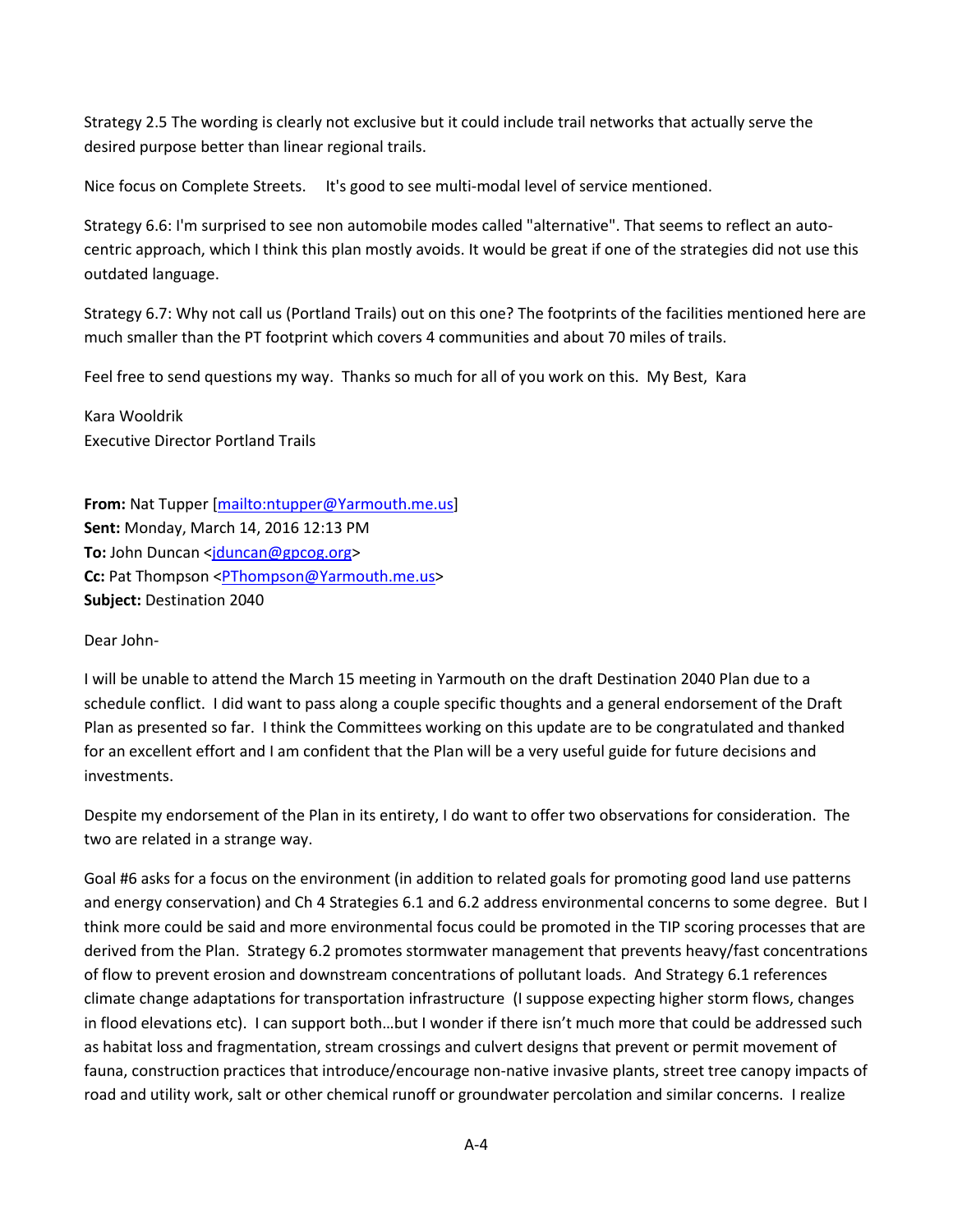that there are an overwhelming number of concerns that compete for very limited transportation funds and that these are "periphery" issues that won't drive most of the transportation investment funds. This leads to my second observation related to funding:

I'm a bit lost on the numbering and section elements but Chapter 1 (Sept 23, 2015 draft) page 15 and Chapter 4 Strategy 1.3 both refer to greater funding flexibility. Strategy 1.3, in particular lists various options for funding other than the traditional TIP competitive process. I applaud that and I think it should be expanded to include funding partnerships with the private sector, foundations, environmental, economic, social justice and other groups and interests of a broad range including other state and federal agencies. But I question where in PACTS funding process there is room for such partnership. For the most part, I fear we will say we have broader goals and funding flexibility to promote those goals, but I don't see where (at least currently) PACTS could/would actually be at the table to fund a project that does not first and foremost promote a pure transportation goal. If PACTS were to somehow have a funding mechanism to support transportation infrastructure investments that are first environmental, (or social justice or other concerns ) we could, in fact, potentially be a partner to advance the goals stated in Strategy 6.1

I don't have a viable solution or strategy to offer as few , if any, would support an environmental "set aside" in our TIP process (including me). And I can't envision more than a few token scoring points in the TIP rating process for projects that advance environmental objectives writ more largely than the limited scope of Strategy 6.2 . PACTS policies and implementation approaches are focused on municipally initiated roadway (and some ped/bike and transit) projects and generally lacks flexibility and responsiveness to opportunity...even as our Plan calls for flexibility, creativity and partnerships. Our funding decisions are based on municipally initiated applications and committed to in some degree 2-6 years in advance of construction. Our funding dollars are (appropriately) competitive and ranked against similar or other projects in the same funding cycle. By necessity, PACTs is unable to be at the table when an environmental issue is the primary driver.

In the end, I support the Plan as drafted and I thank everyone for the excellent work. I will be thinking, however, as we work our ways through implementation policies, on how we can break out of our silo a bit and position ourselves to be at the table and helping use transportation funds and projects to advance our goals outside out TIP process.

Chapter 1 Goal 6---(1)Regional focus,(2) Ec Dev,(3) Mobility/Safety/Accessibility,(4) Energy Conservation, (5)Land Use,(6) Environment.

Environmental Ch 1 Recommended Action #8 Identify and Implement cost effective approaches, financing opportunities, and cost savings methods to leverage, local, state and federal funding of preservation, modernizing, and efficiency of the collector system.

Recommended Actions 46-49 (funding chase)

Federal Policy #5 Environment/Land-Use/Energy Conservation all lumped together

Strategy 1-3 mentions BPI

Nat Tupper, Town Manager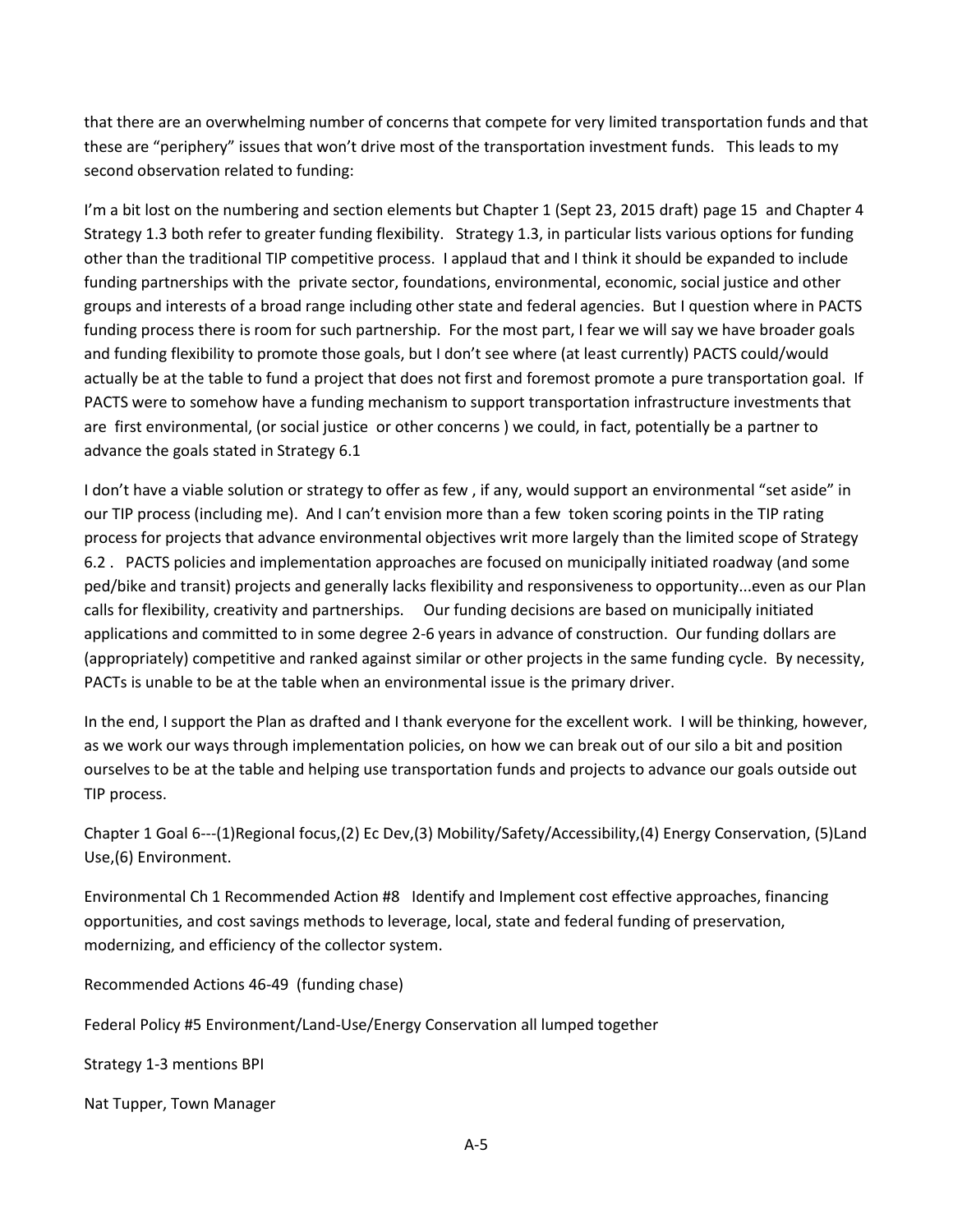

April 11, 2016 Dear Mr. Eppich,

Thank you for the opportunity to comment on the proposed PACTS Long-Range Transportation Plan: Destination 2040. The Bicycle Coalition of Maine is a statewide organization that works to make Maine better for bicycling and walking. We support projects and polices that create safe and welcoming places for those traveling on foot or bike.

We are writing to express general support for the proposed plan. We are pleased to see the agency embrace concepts of Complete Streets, multi-modal safety and accessibility, public engagement, coordination with smart growth land use planning, and more.

We were, however, concerned with a number of projects listed on "Other Major Projects Under Consideration in the PACTS Region" (Table 2, page 15) in the Executive Summary. The list seems to emphasize turnpike expansion and additional turnpike interchanges: a turnpike spur to Gorham; new turnpike interchanges in Saco/Scarborough, Biddeford, and Cumberland; and a new interchange at I-295 exit 4 in South Portland.

As we're sure you are well aware, transportation experts have repeatedly found that building new roads inevitably encourages more people to drive, which in turn negates any congestion savings. We would urge PACTS policy-makers and planners to re-think spending such a large amount of public dollars on infrastructure projects that will only invite and create more cars, traffic, and congestion. Were major new funding sources to become available during the next 20 years, we hope that they would be spent in the same fashion as other PACTS projects that have consistently emphasized the needs of all users, not just car drivers.

Again, thank you for the opportunity to comment.

Sincerely,

Abby King Jim Tasse Advocacy Manager **Assistant Director** Assistant Director

James e Tand

Bicycle Coalition of Maine **Bicycle Coalition of Maine** Bicycle Coalition of Maine